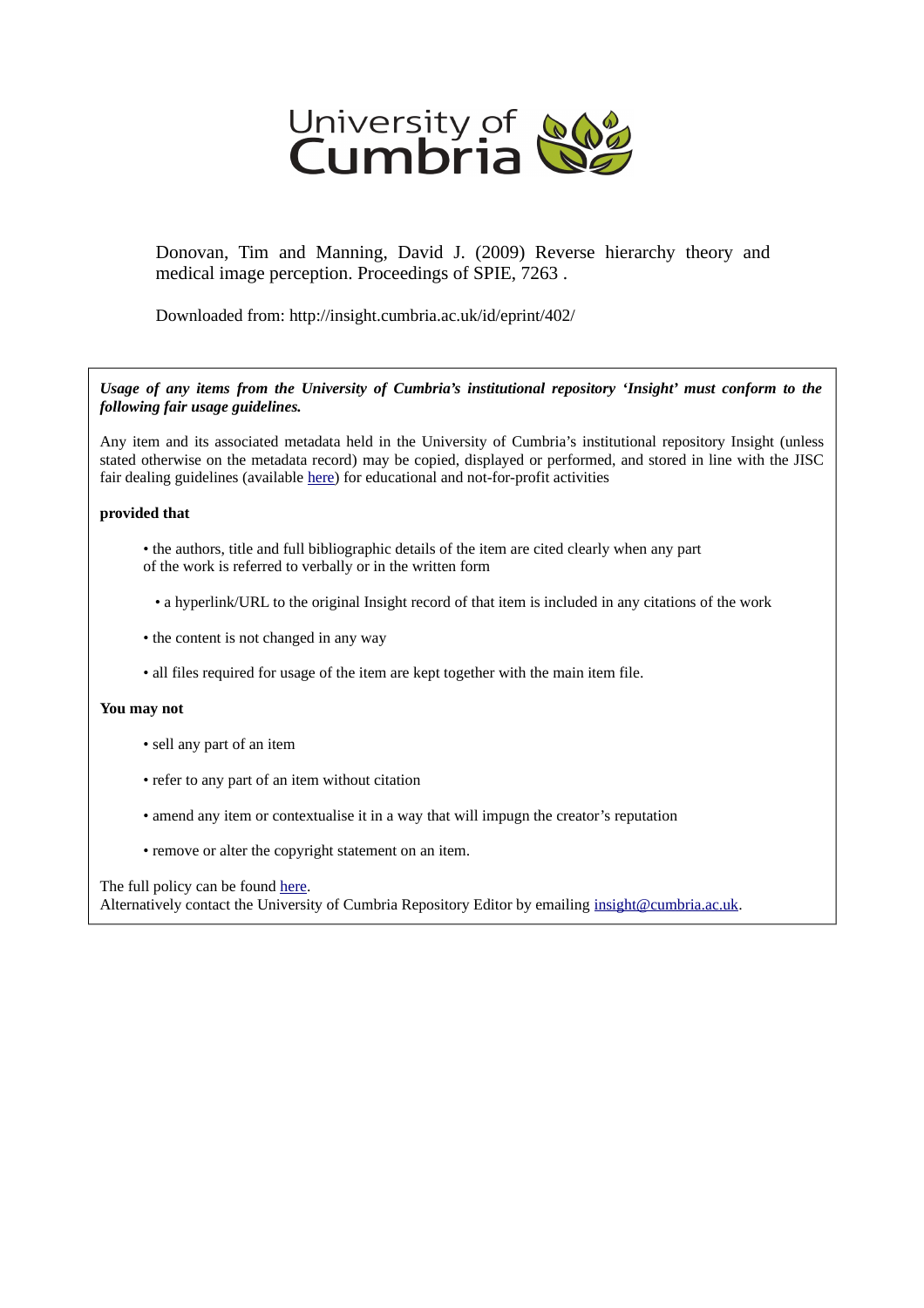# **Reverse Hierarchy Theory and Medical Image Perception.**

T. Donovan\*, D.J. Manning

School of Medical Imaging Sciences, University of Cumbria, Lancaster, LA1 3JD, UK.

# **ABSTRACT**

We are unsure about what information is extracted from an image to allow a decision about pathology to be made. Our knowledge of the interplay between top down processing or bottom up, local or global perception, perceptual or cognitive processes is uncertain. However recent research has emphasised the importance of the global or holistic look in medical image perception in which recognition of abnormalities precedes search. Reverse Hierarchy Theory [1] is a useful general theory that helps to explain this. It also enables us to understand what information is extracted from an image and how this relates to expertise. Essentially the theory states that perceptual learning begins at high levels areas and progresses down to lower level areas when better signal to noise is needed. So perceptual learning, defined as an improvement in sensory abilities after training, stems from a gradual top down guided increase in usability of first high then lower level task relevant information. Evaluation of the scan paths of groups of observers with different levels of expertise when undertaking a lung nodule perception task seems to be consistent with the theory. Experts' perception is generally immediate and holistic suggesting high level representations whereas those with an intermediate level of expertise tend to be more variable in their scan paths. Interestingly naïve observers have eye tracking metrics that are more similar to experts suggesting they take a common sense approach using perceptual skills we all have as they lack experience in being able to access the low level information from the chest radiograph. **Keywords:** Reverse Hierarchy Theory, expertise, eye-tracking, image perception

# **1. INTRODUCTION**

The importance of the initial global look or gist in understanding an image or scene is well recognised and has recently been emphasised by Kundel et al. [2, 3], who has used the term 'holistic component of image perception' in research looking at the global recognition process in the perception and identification of cancers in mammography. This process precedes the search to find mode and is more developed in experienced and proficient radiologists. This leads to the question as to what information is extracted from an image in this initial global look. The literature on the possible perceptual and neural mechanisms in recognising the gist of a visual scene indicates that scenes are processed very distributively through the visual pathways, likely using the many feedback loops in the visual system, even before the first saccade [4]. The visual hierarchy is a hierarchy of cortical areas in which lower level cells have a small receptive field and process information from the retinal field such as intensity, spatial frequency and orientation whereas at higher levels cells have a larger receptive field and representations generalise over the lower level information and respond to objects and shapes. Ahissar and Hochstein [1] propose that visual information initially travels rapidly in a fast feedforward direction and that perception begins at higher levels progressing down to lower levels via feedback connections when better signal to noise is needed. So perceptual learning, defined as an improvement in sensory abilities after training, such as the ability to detect radiological abnormalities, occurs first in higher level areas where there is greater generalisation and transfer across different tasks, whereas low level learning would be specific to the features of the stimulus. The global look or holistic perception is evidence to support this theory, and has been demonstrated by Juan & Walsh [5] in experiments using transcranial magnetic stimulation (TMS) looking at the role of V1 in visual detection. The results were consistent with reverse hierarchy theory in that visual perception follows a global to local path with neurons with a large receptive field carrying out an initial broad analysis followed by the acquisition of more detailed information from the earlier visual areas.

Although the theory can neither be proved nor disproved by data collected in an applied task such as medical image perception where the numbers of variables are so large, interpretation of eye tracking data does seem to be consistent with the theory. This paper only addresses the perceptual component of medical image interpretation and is an attempt to explain the similarity between the eye tracking metrics and scan path data of the expert and naïve observer compared to those learning the task.

\*tim.donovan@cumbria.ac.uk; phone: 0044 1524384667

Medical Imaging 2009: Image Perception, Observer Performance, and Technology Assessment, edited by Berkman Sahiner, David J. Manning, Proc. of SPIE Vol. 7263, 72631M © 2009 SPIE · CCC code: 1605-7422/09/\$18 · doi: 10.1117/12.812956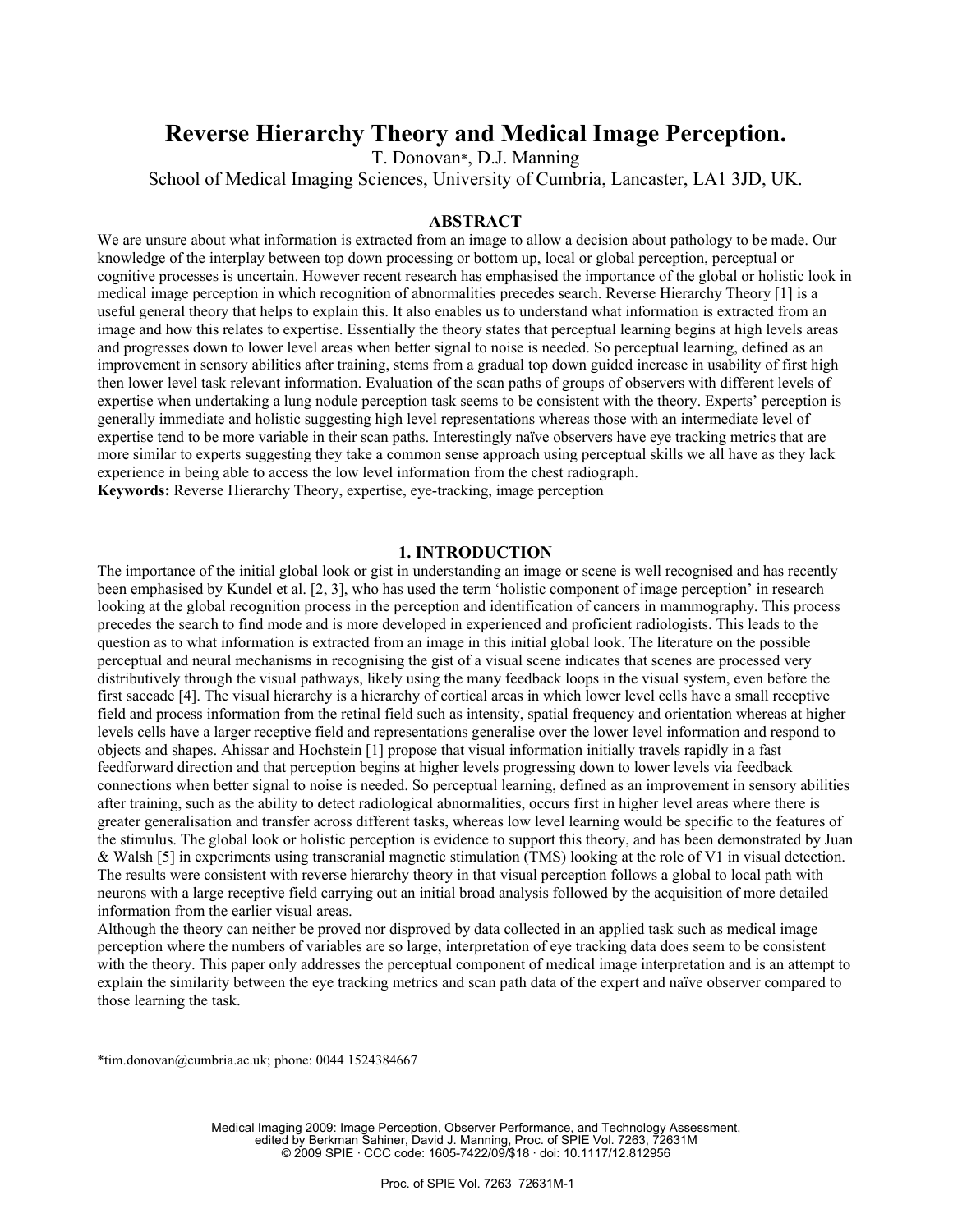

**Figure 1.** The initial gist of a chest radiograph for example, will depend on high level object and category representations built by implicit hierarchical processing. Later vision with scrutiny is a return to simple feature details available at low levels such as spatial frequency, orientation, contrast etc. Low level learning will be specific to these features being a low level modification by guided return down the reverse hierarchy.

# **2. METHODS**

#### **2.1 Observer Groups**

Four groups of observer  $(n = 10)$  in each group with different levels of expertise took part in an eye tracking experiment in which they were required to search for lung nodules from a test bank of 30 chest images.

The expertise groups were naïve observers, undergraduate radiography students with 12 weeks clinical experience (Level 1), undergraduate radiography students with 28 weeks clinical experience (Level 2), and experts (8 radiologists, 2 reporting radiographers).

### **2.2 Test Bank**

30 images were selected from a previously compiled test bank consisting of natural nodules which were histopathologically proven and simulated nodules. 15 of the images contained nodules, some with multiple nodules. Nodules were defined as discrete opacities in the lung field or mediastinum measuring between 5-30mm in diameter. Of the 28 nodules in total, 24 were histopathologically proven and the remaining 4 were simulated. Some of the images without nodules had other pathologies such as effusions.

#### **2.3 Eye-tracking**

Eye-tracking data was acquired with a Tobii x50 system (Tobii Eye Tracker and ClearView analysis software, Tobii Technology AB, 2005). This is a 50Hz scanner, i.e. it samples every 20ms.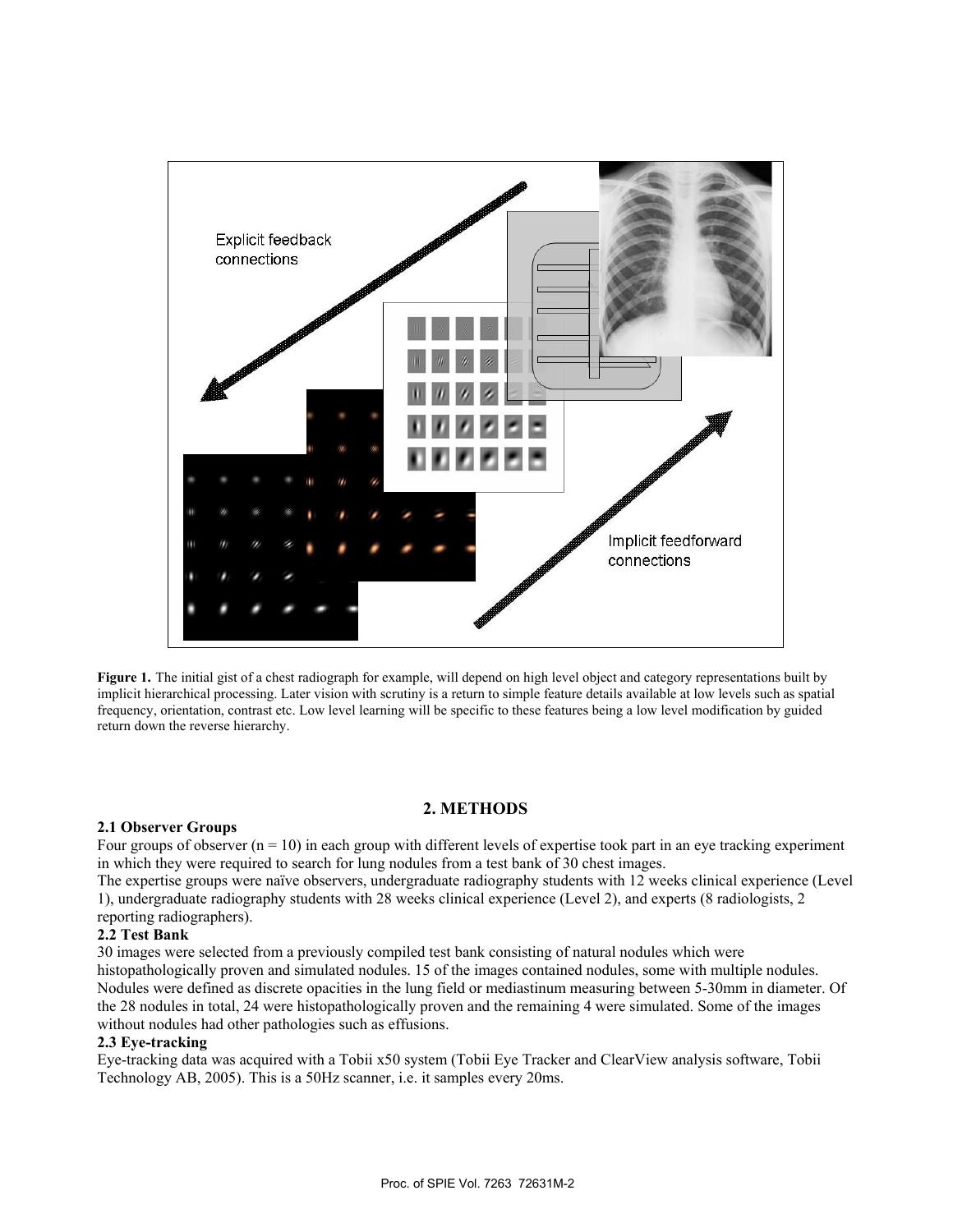To obtain the data to determine the eye tracking metrics rectangular regions of interest were defined around each nodule, the size of which was defined to be 1.5 times the diameter of the lesion. A fixation for the purposes of this experiment was defined as 100ms and 50 pixels, i.e. if a fixation point was more than 50 pixels away from the previous one it was classified as a separate fixation.

Eye tracking metrics calculated were as follows:

- Time to first hit. This is often used as a metric for expertise. In this experiment it is the time taken from when the image appears and a fixation is made in the ROI containing the nodule.
- Average fixation duration. This is the average length of all fixations during all recordings on the respective ROIs.
- Fixation count. This is often used to indicate efficiency of search [6] with the number of fixations overall negatively correlated with search efficiency. In this experiment it relates to the mean number of fixations in the nodule ROI on each image.
- Dwell time. This refers to the cumulative dwell time of fixations in each ROI. As a metric it is useful as it reflects the amount of visual processing occurring.

Scan paths were also qualitatively assessed.

#### **2.4 Procedure**

Ethical approval for the study was obtained. Observers were instructed to look for lung nodules and disregard any other radiological findings. They were told images may have no nodules, one nodule or multiple nodules up to a maximum of five on any one image. All observers were shown two chest images as examples, a normal one and one with multiple nodules prior to the start of the study. A calibration was carried out. The first image was presented, free search was allowed, observers were instructed to click on each nodule and indicate their confidence in their decision (data not reported in this paper). The observer terminated a search by pressing the space bar.

#### **3. RESULTS**

ANOVA was used to compares the means of the different expertise groups. Time to first hit demonstrated no significant difference between the groups  $[F(3,220) = 1.883, p=0.133]$ . The fixation count showed a significant difference between groups  $[F(3,220) = 5.408$ ,  $p = 0.001$ ], experts and naïve observers were not significantly different ( $p=0.93$ ). Naïve observers had fewer fixations than Level 2 ( $p=0.017$ ) and Level 1( $p=0.007$ ). Experts also had fewer fixations than Level  $2 (p=0.08)$  and Level 1 ( $p=0.04$ ). Dwell time also showed a significant difference between groups [ $F(3,220) = 5.914$ ,  $p=0.001$ ], with experts and naïve not significantly different ( $p=0.65$ ), with experts having a shorter dwell time than Level 1 (*p*=0.025) and Level 2 (*p*=0.001) and the naïve group having a shorter dwell time than Level 2 (*p*=0.037) and Level 1 (*p*=0.338).



**Figure 2**. Mean time to 1<sup>st</sup> hit (msec) of the nodule in the ROI. There were no significant differences between the groups.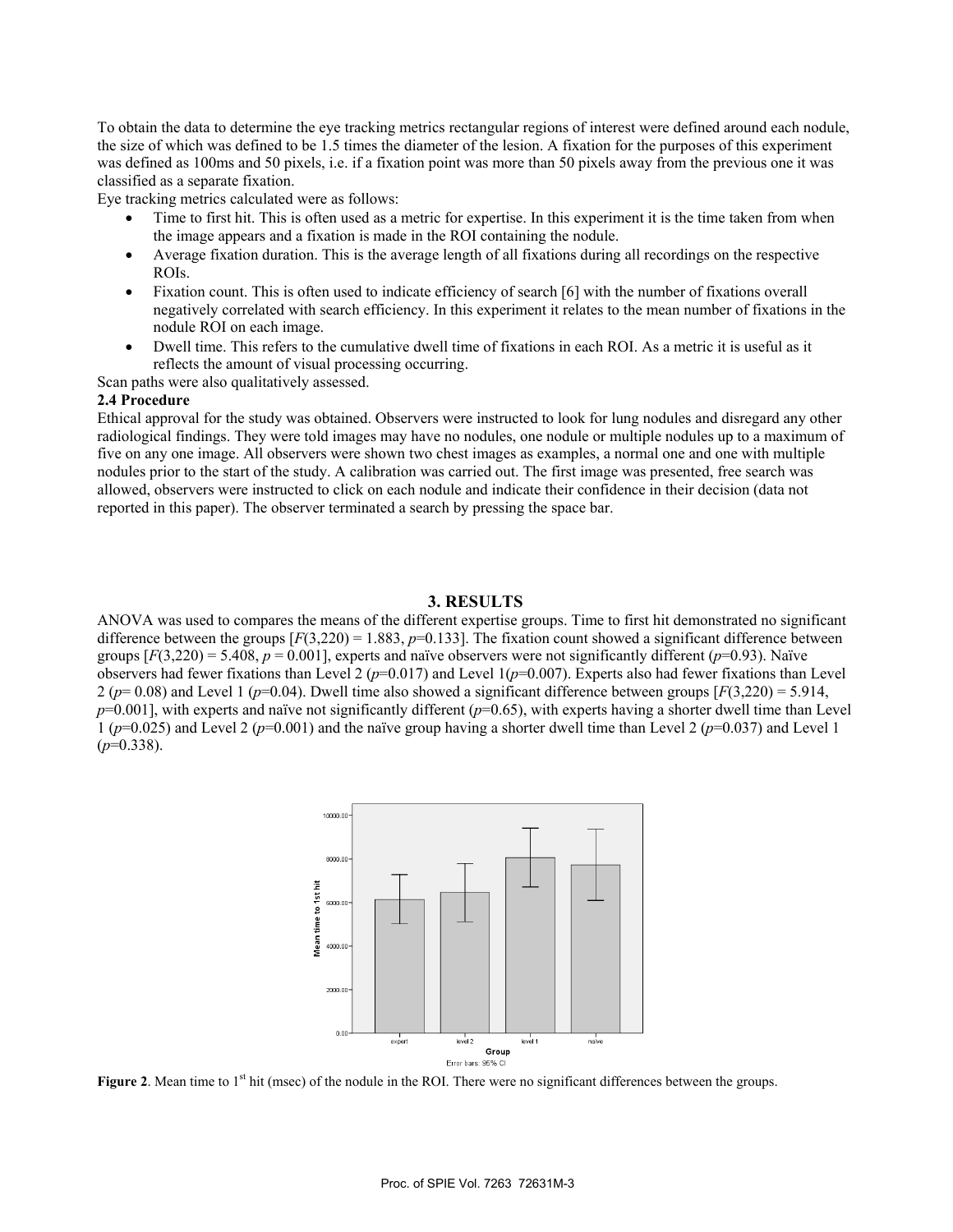

**Figure 3.** Mean number of fixations in the ROI. Experts and naïve observers were not significantly different from each other but they were different from Level 2 and Level 1.



**Figure 4.** Dwell time (gaze time) in the ROI. Expert and naïve observers were not significantly different from each other, but they were different from Level 1 and Level 2

#### **Qualitative assessment of scan path data.**

Examples of typical scan paths, with an explanation are below: - The scan paths are representative of the way different expertise groups look at the same chest radiograph. The nodule in this example is in the left lung in the upper lobe and is at the centre of the box which represents the ROI (not visible to the observers). The cross indicates where the observer has used the mouse to click on the image where they have perceived a nodule. The different size of the fixation circles relates to the length of the fixation, with the larger circles being a longer fixation.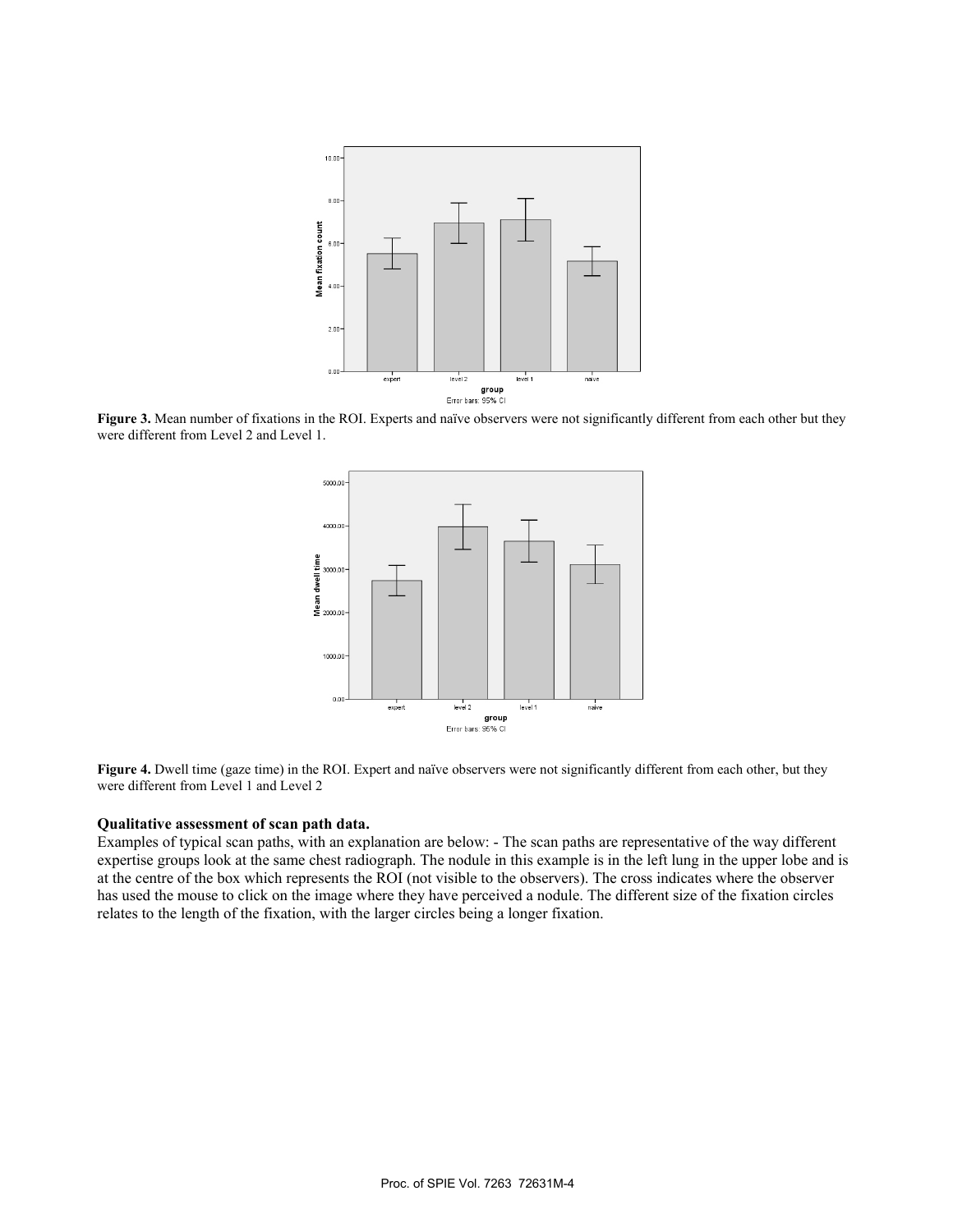

Figure 5. This is the eye movement data from an expert observer. The nodule is fixated on the 4<sup>th</sup> fixation. Search is efficient with large saccades and relatively large parts of the image are not foveated.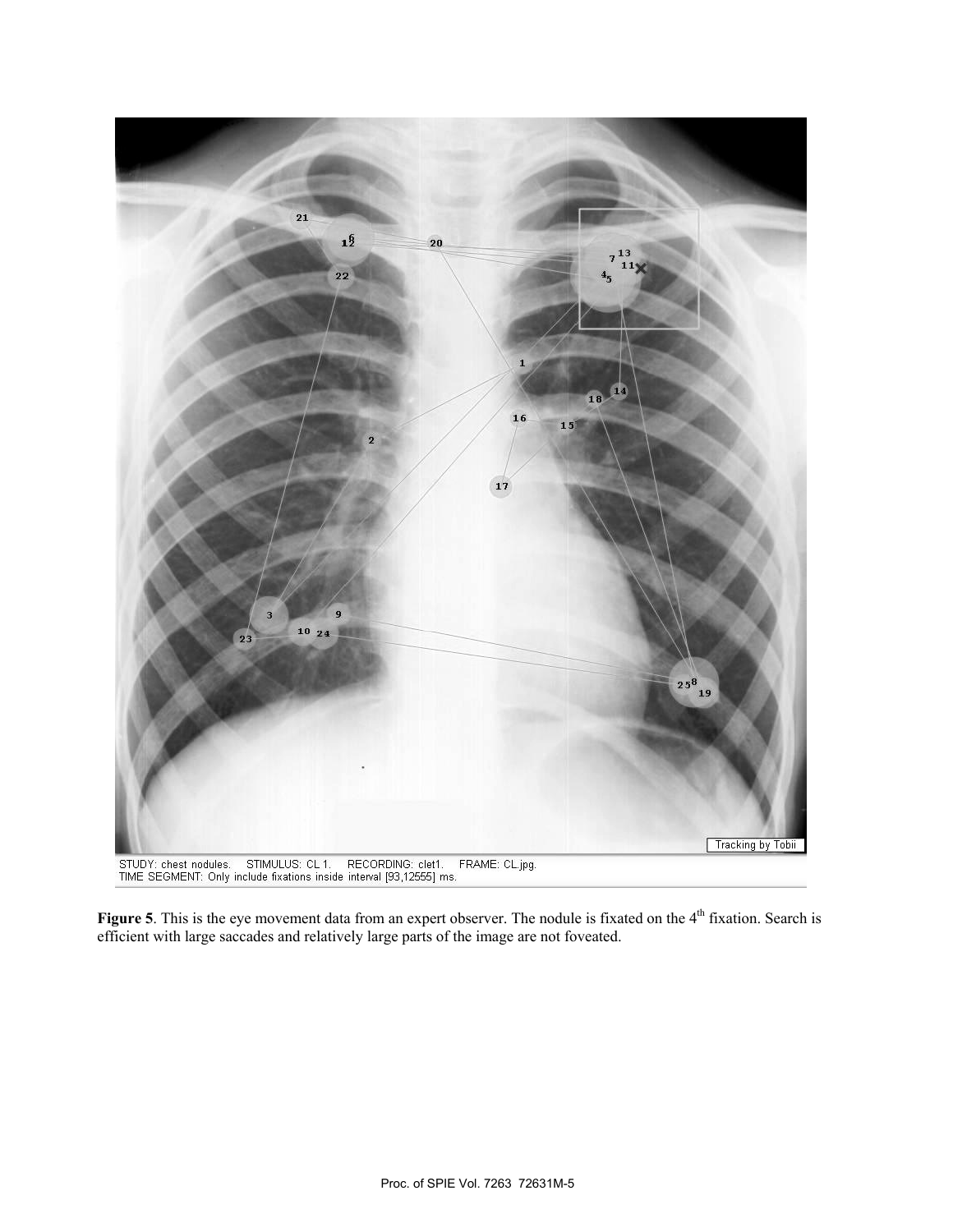

**Figure 6.** This is the eye movement data from a Level 2 observer also looking at the same image. Compared to the naïve and level 1 observer there are many more fixations and a less efficient scan path, although more effective then level 1 and the naïve as the one nodule in the image is correctly identified as such. The strategy used as demonstrated by the fixations indicates that they are probably accessing the low level representations such as contrast as a way of improving signal-to-noise consistent with reverse hierarchy theory.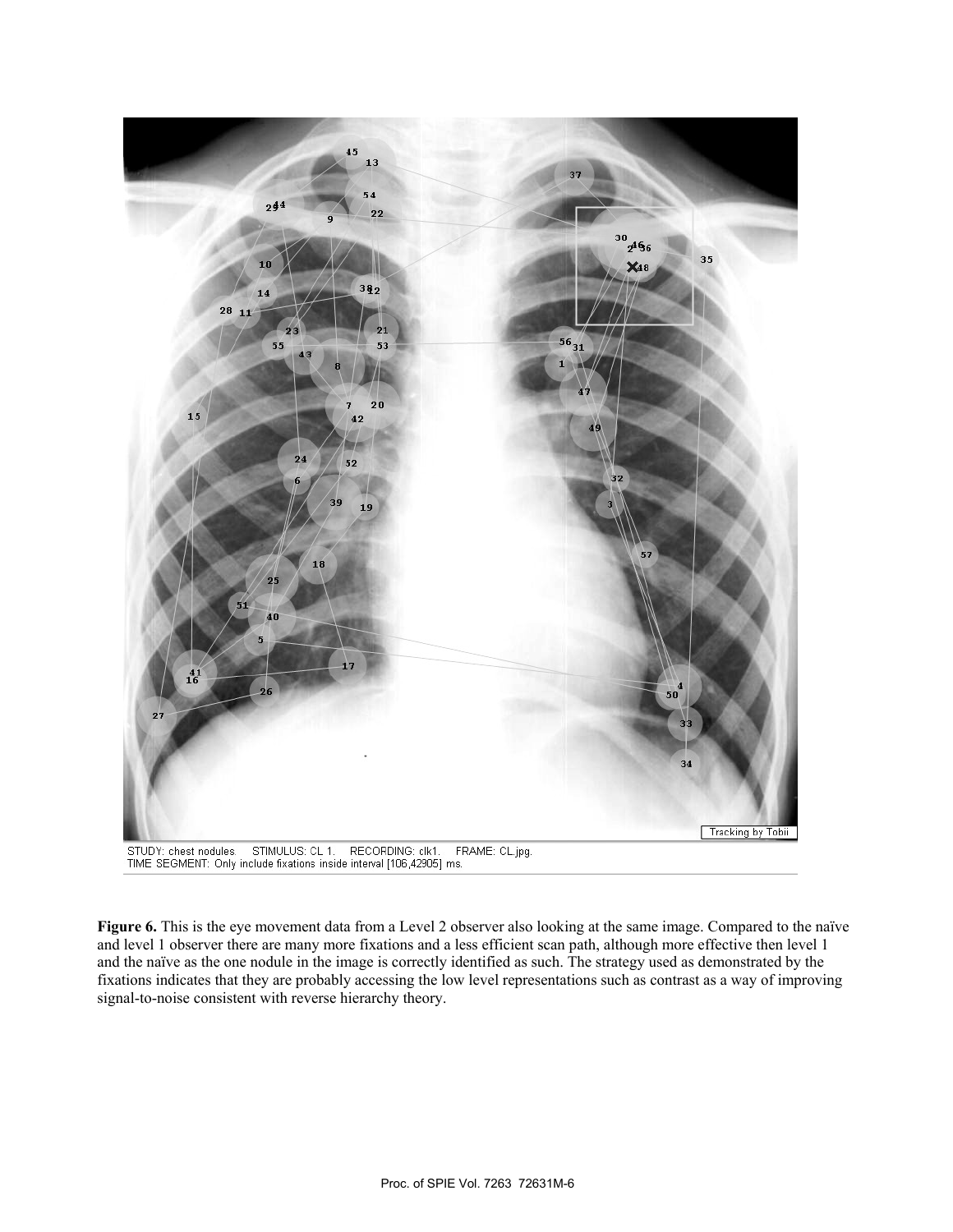

**Figure 7.** This is the eye movement data from a Level 1 observer. After a relatively limited clinical experience the knowledge gained about the information that can be extracted from an image has resulted in a scan path that more closely resembles that of an expert, and also probably indicates top-down guidance. Although the nodule is fixated (fixation 24) it is not identified as a nodule and two false positive sites are indicated (fixation 17 and 21) where the pulmonary shadows look circular in appearance.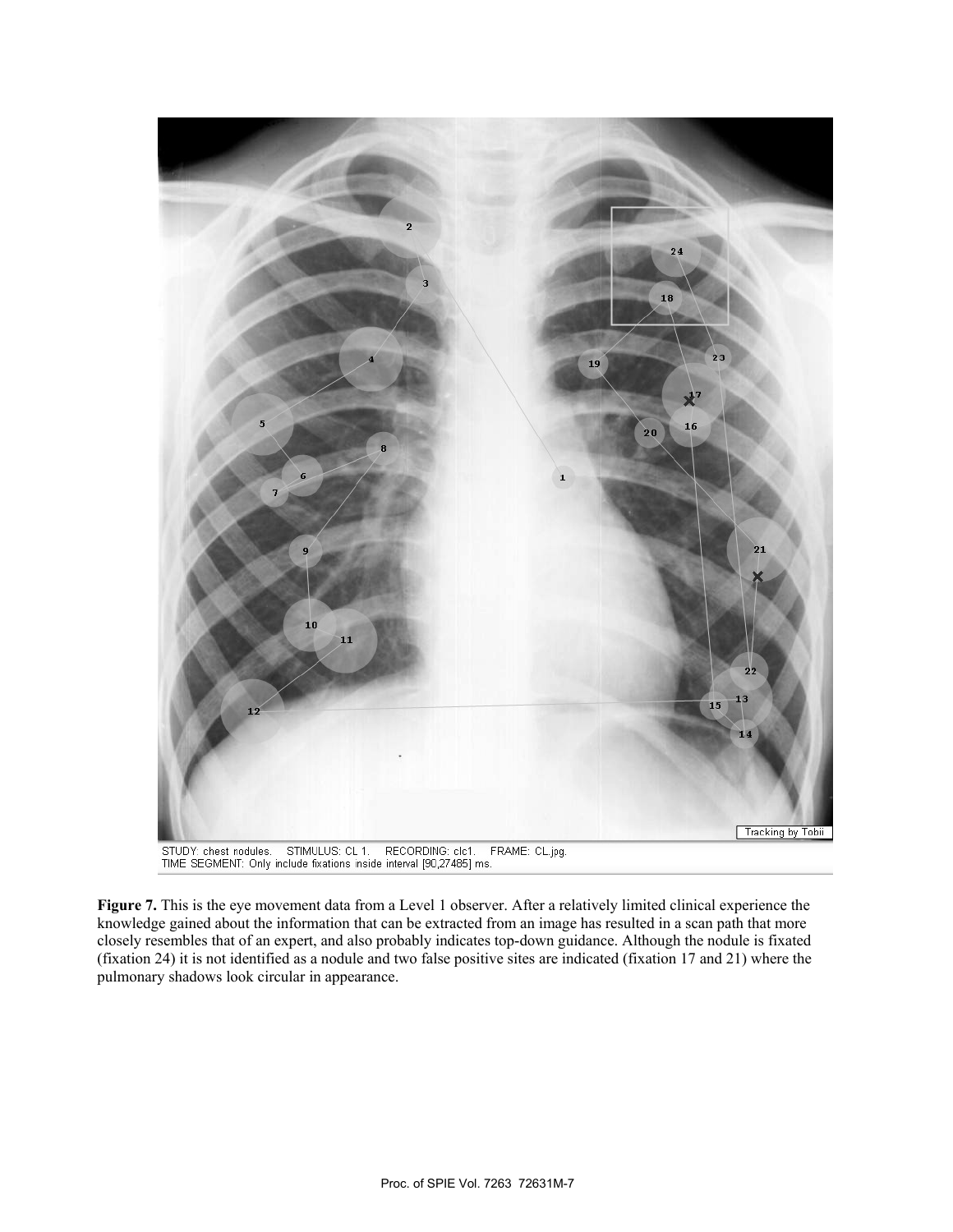

Figure 8. This is the eye movement data from a naïve observer. The nodule has been quickly identified by the 3<sup>rd</sup> fixation and the location clicked on. The search of the rest of the image is restricted to the hila, which typically contain blood vessels and the transverse processes of the thoracic vertebrae that can look similar to pulmonary nodules, i.e. well defined and circular in appearance, and one has been identified as a nodule (cross). This is consistent with RHT in that the only knowledge the naïve observers had of pulmonary nodules was the example shown prior to the study and their own understanding of the word 'nodule'. Selective attention has then been given to the stimulus attribute relevant for the task performance, which is to identify lung nodules, and probably indicates top-down guidance. The naïve observer has no knowledge of the likely location of pulmonary nodules or the many subtle appearances that could catch the radiologist out.